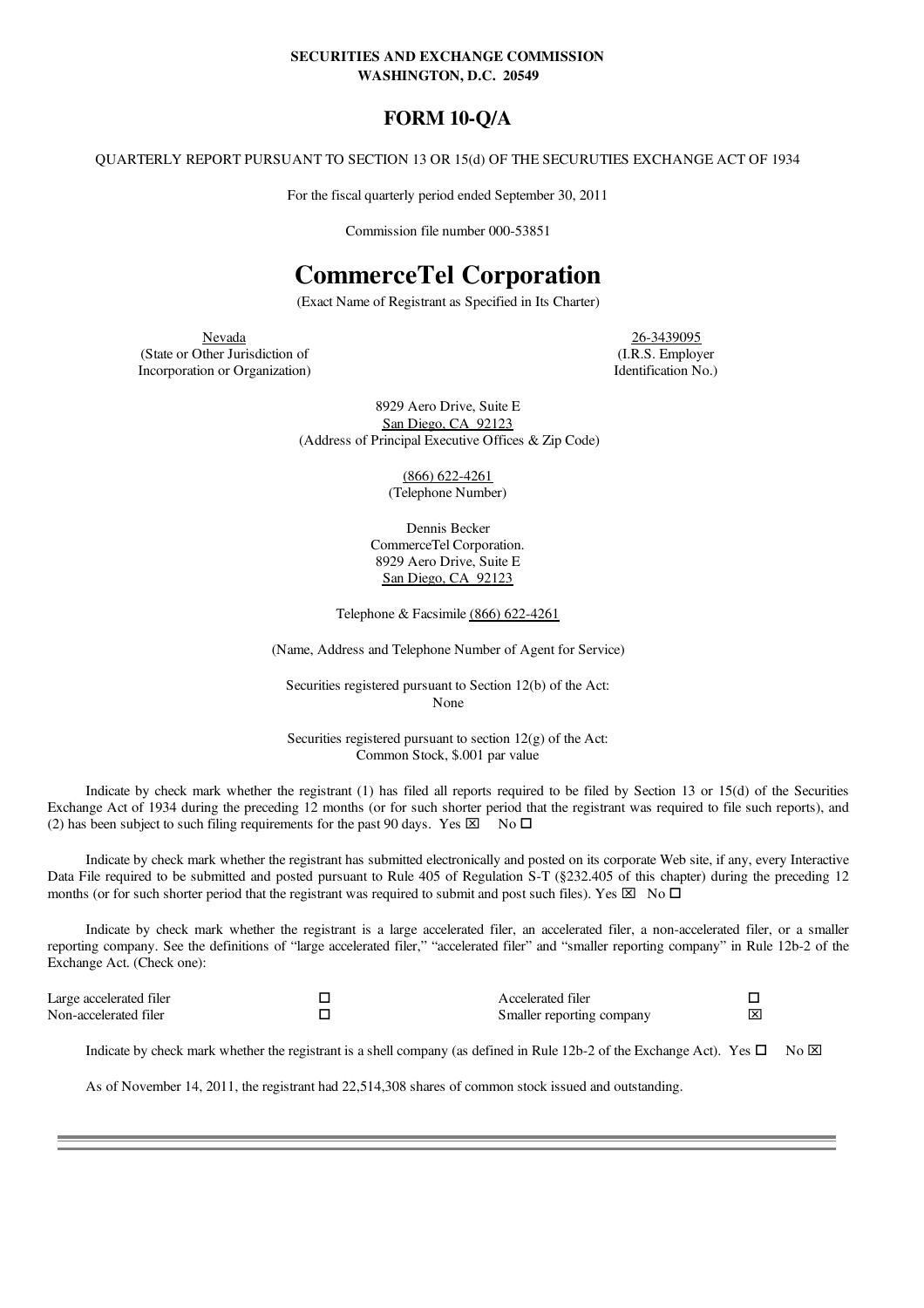#### <span id="page-1-0"></span>EXPLANATORY NOTE

The purpose of this Amendment No. 1 to CommerceTel Corporation's Quarterly Report on Form 10-Q for the quarterly period ended September 30, 2011, filed with the Securities and Exchange Commission on November 14, 2011 (the "Form 10-Q"), is solely to correct errors in and to furnish revised XBRL Documents in Exhibit 101 to the Form 10-Q. Exhibit 101 to this report provides the consolidated financial statements and related notes from the Form 10-Q formatted in XBRL (eXtensible Business Reporting Language).

No other changes have been made to the Form 10-Q. This Amendment No. 1 to the Form 10-Q speaks as of the original filing date of the Form 10-Q, does not reflect events that may have occurred subsequent to the original filing date, and does not modify or update in any way disclosures made in the original Form 10-Q.

Pursuant to Rule 406T of Regulation S-T, the interactive data files on Exhibit 101 hereto are deemed not filed or part of a registration statement or prospectus for purposes of Sections 11 or 12 of the Securities Act of 1933, as amended, are deemed not filed for purposes of Section 18 of the Securities Exchange Act of 1934, as amended, and otherwise are not subject to liability under those sections.

-1-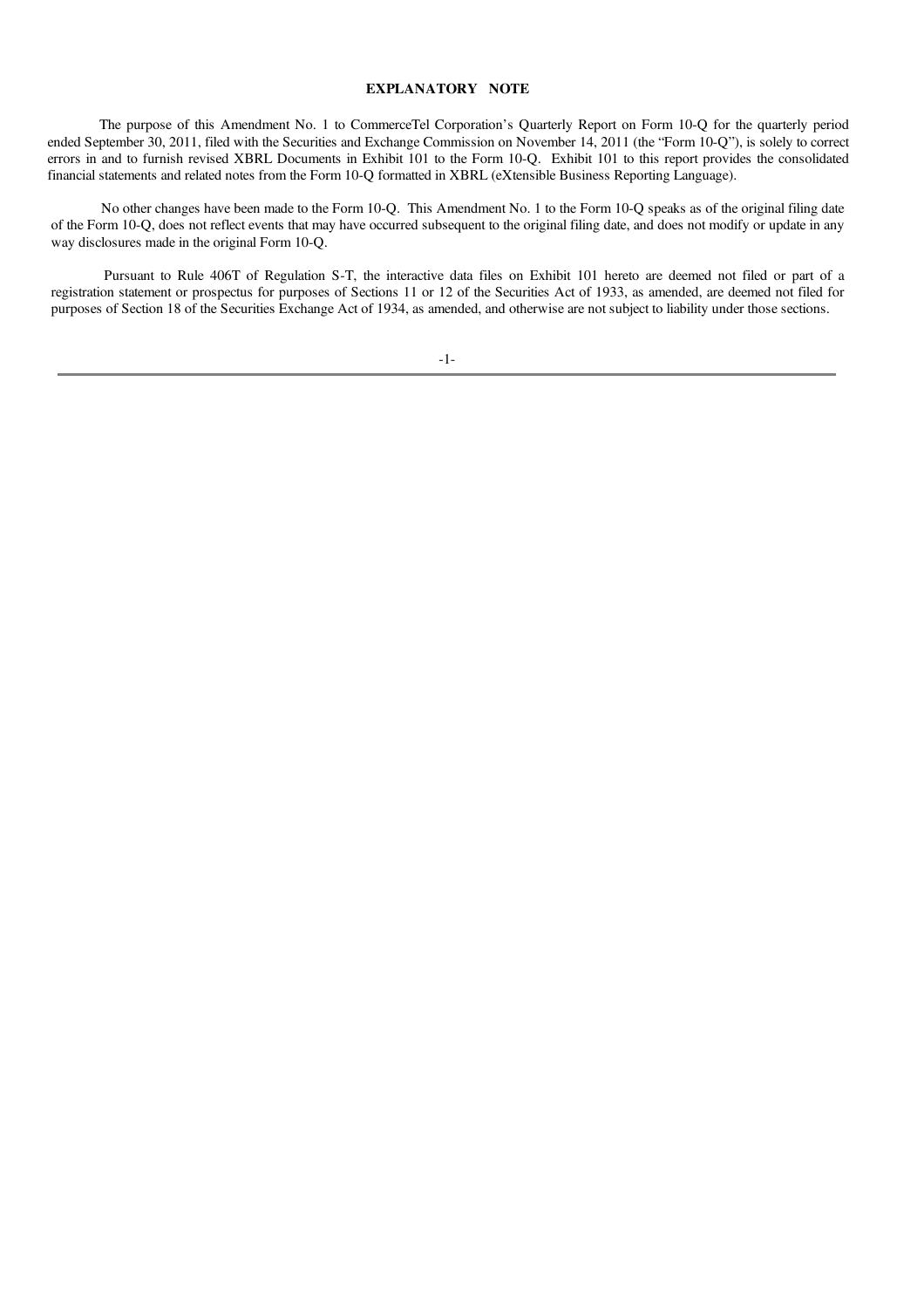#### Part II Other Information

#### Item 6. Exhibits.

The exhibits listed in the Exhibit Index immediately preceding the exhibits are filed as part of this Quarterly Report on Form 10-Q and such Exhibit Index is incorporated herein by reference.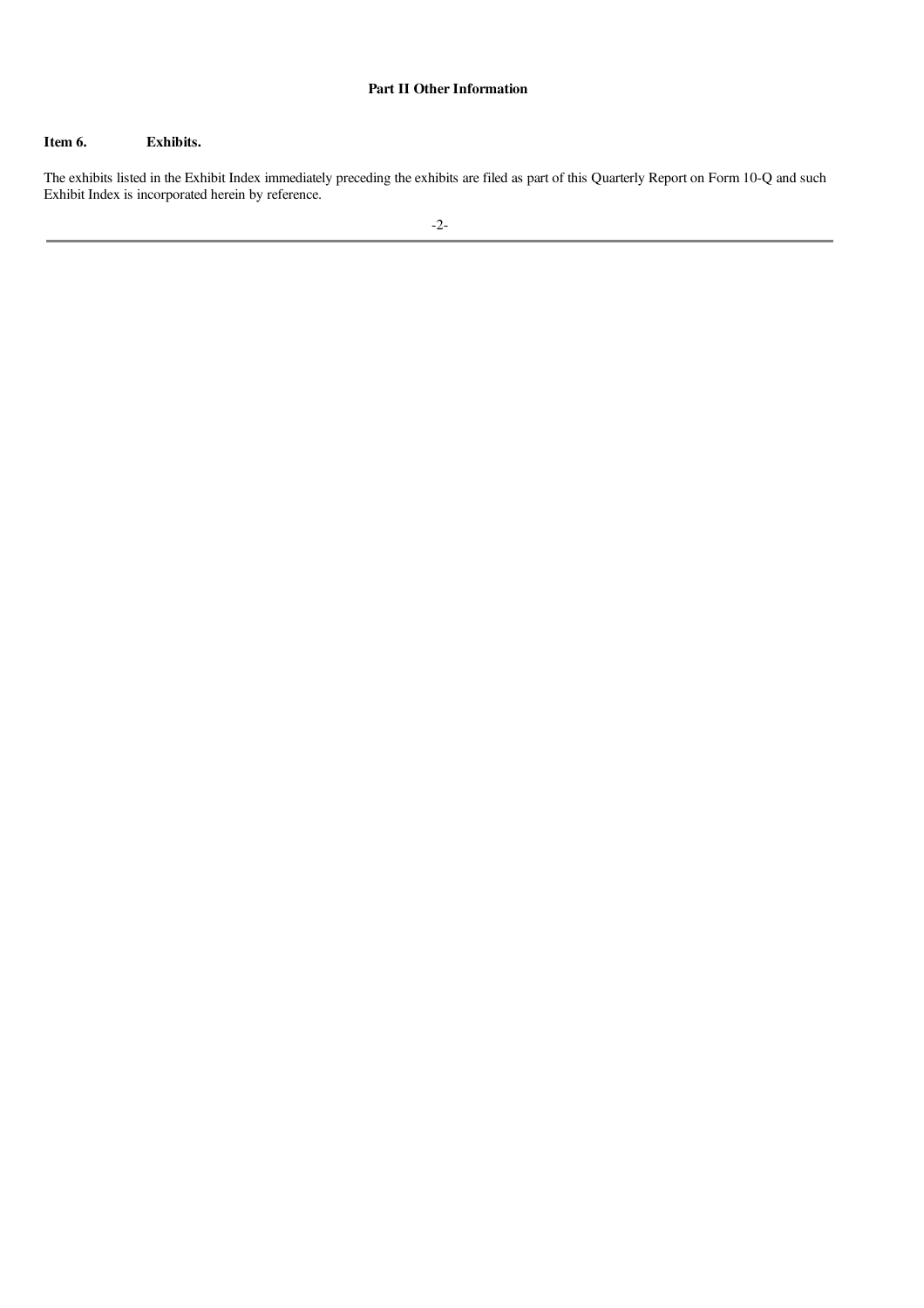### SIGNATURES

Pursuant to the requirements of the Securities Exchange Act of 1934, as amended, the registrant has duly caused this report to be signed on its behalf by the undersigned thereunto duly authorized

# CommerceTel Corporation

Date: November 21, 2011 By: /s/Dennis Becker

Dennis Becker Chief Executive Officer *(Principal Executive Of icer)*

-3-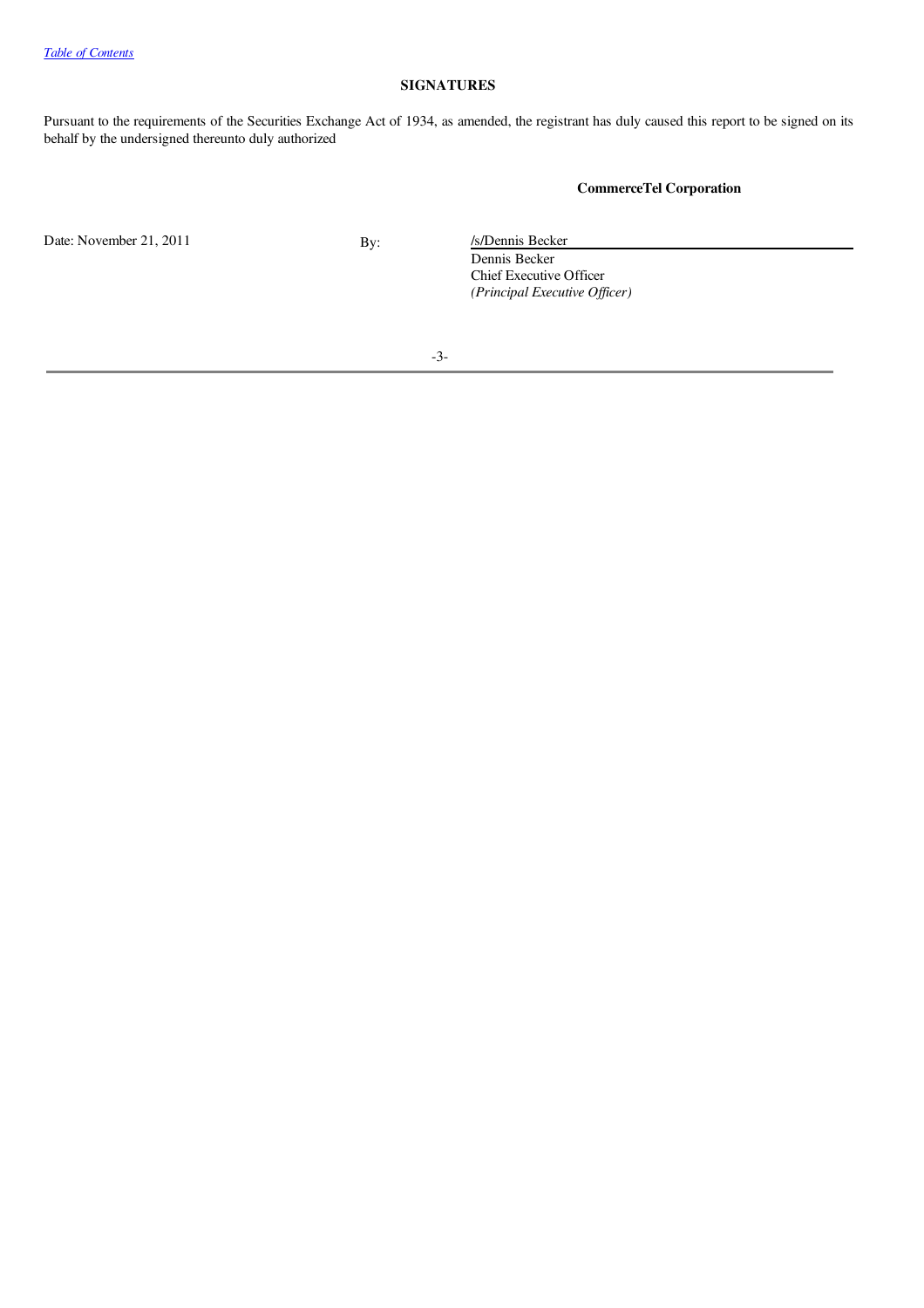# Exhibit Index

| <b>Exhibit Number</b> | <b>Description</b>                                                                                                      |
|-----------------------|-------------------------------------------------------------------------------------------------------------------------|
| 31.1                  | Certification of Dennis Becker, Chief Executive Officer, pursuant to Section 302 of the Sarbanes-Oxley Act of 2002*     |
| 32.1                  | Certification of Dennis Becker, Chief Executive Officer, and Matthew Szot, Chief Financial Officer, pursuant to Section |
|                       | 906 of the Sarbanes-Oxley Act of 2002*                                                                                  |
| 101.INS               | XBRL Instance Document**                                                                                                |
| 101.SCH               | <b>XBRL Taxonomy Extension Schema**</b>                                                                                 |
| 101.CAL               | XBRL Taxonomy Extension Calculation Linkbase**                                                                          |
| 101.DEF               | XBRL Taxonomy Extension Definition Linkbase**                                                                           |
| 101.LAB               | XBRL Taxonomy Extension Label Linkbase**                                                                                |
| 101.PRE               | XBRL Taxonomy Extension Presentation Linkbase**                                                                         |

\* Incoporated by reference to CommerceTel Corporation's Quarterly Report on Form 10-Q for the quarter ended September 30, 2011.

\*\* Pursuant to Rule 406T of Regulation S-T, these interactive data files are deemed not filed or part of a registration statement or prospectus for purposes of Sections 11 or 12 of the Securities Act of 1933 or Section 18 of the Securities Exchange Act of 1934 and otherwise are not